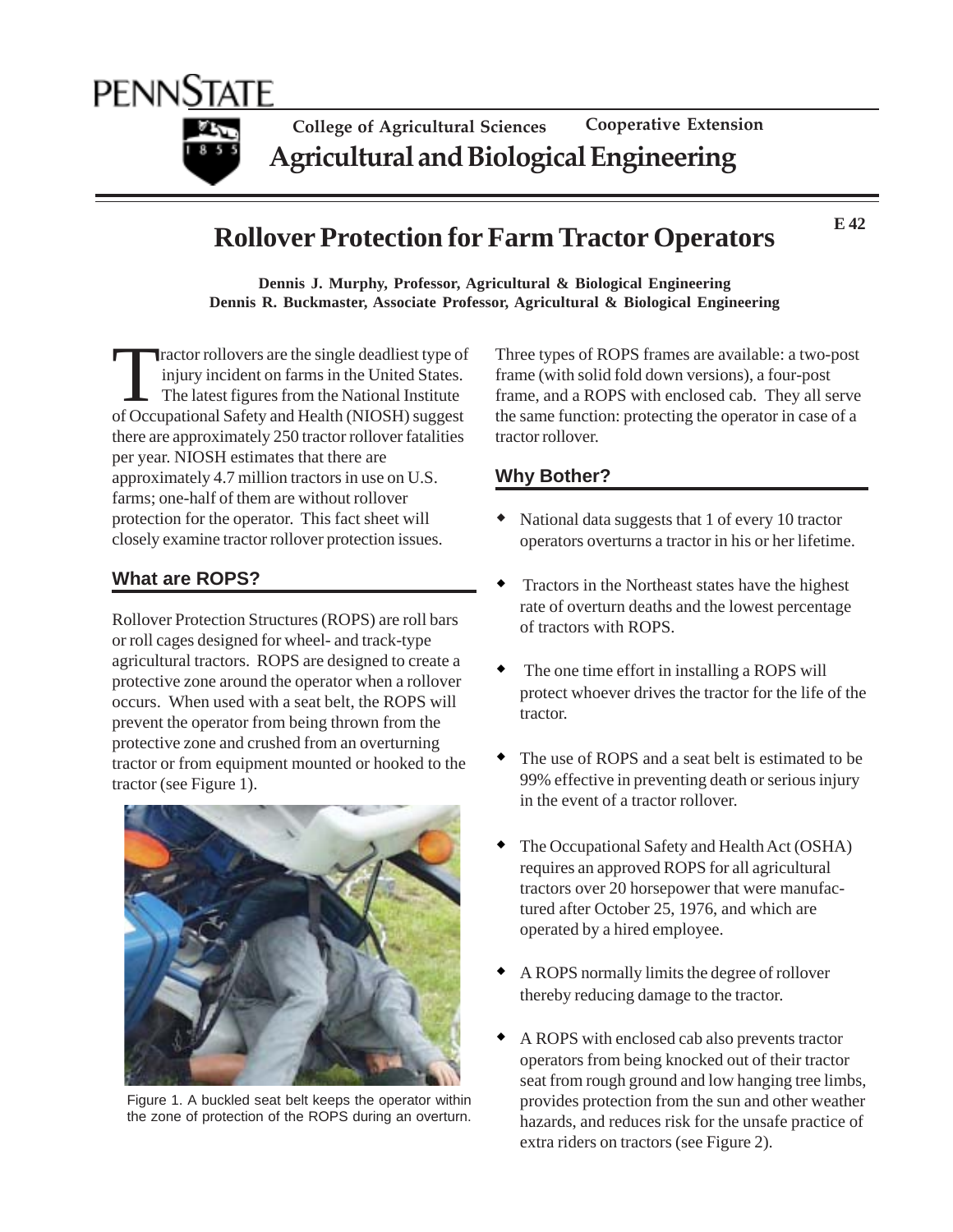

Figure 2. A ROPS with enclosed cab gives the operator the most protection from common hazards of tractor operation.

## **ROPS History**

Between 1967 and 1985 U.S. farm tractor manufacturers provided ROPS as optional equipment on most tractor models. This meant that new tractor purchasers had to add the cost of a ROPS onto the base price of a tractor. Because most farmers are cost conscious, few added ROPS as an option. Even fewer pre-1967 tractors have ROPS, yet many of these tractors are still in use. Beginning in 1985, American tractor manufacturers began voluntarily adding ROPS on all farm tractors sold in the United States over 20 horsepower.

The percentage of tractors in use and manufactured

before the voluntary ROPS agreement is high because farm tractors are often in use for 30 to 40 or more years. Many newer tractors originally sold with ROPS have been stripped of the protective roll



Figure 3. A foldable two-post ROPS allows tractor operation in low clearance situations without completely removing the ROPS.

bar or roll cage because some farmers claim the ROPS structure blocks their view during normal tractor operations. Another reason often given for removing a factory-installed ROPS is that the tractor won't fit into smaller spaces with a bulky roll bar. Foldable ROPS are now available to reduce this problem (see Figure 3).

## **ROPS Construction**

ROPS are engineered to mount on specific tractor models and designed to operate with the tractor's mounting brackets and frame. This provides a structure that is flexible, yet rigid enough to withstand the loads produced during a tractor overturn. Prototype ROPS must pass engineered, crush, static, and dynamic tests to assure adequate performance before they are produced for the public. These prototype ROPS must meet the standards set by the Society of Automotive Engineers (SAE) (SAE J167, J2194), and the American Society of Agricultural Engineers (ASAE) (ASAE-S383.1).

The dynamic test involves hitting the tractor ROPS in a prescribed manner with a 4,410 pound pendulum weight from behind and from both sides. In order for a ROPS to pass the dynamic test, the ROPS protective zone must remain intact and maintain the specified distances from the operator. The ROPS can be made of any material as long as the material meets temperature requirements and passes the tests set forth by the standards. Typical ROPS provided by manufacturers are made of steel that will not fracture in cold temperatures and are precision welded. The goal of the ROPS is to absorb the impact energy without excessive deformation to create a zone of protection for the operator.

## **Overhead Protection**

Some ROPS frames and enclosed cabs are equipped with overhead canopies to protect the operator from falling objects. Canopies that protect against falling objects – called FOPS (falling object protective structures) – must be properly designed and certified. Such canopies are recommended when using front-end loaders, working in the woods, or in other circumstances where falling objects may be a hazard. FOPS must be designed according to SAE and ASAE standards. To be sure that a canopy is a FOPS, check with the ROPS supplier or the equipment dealer.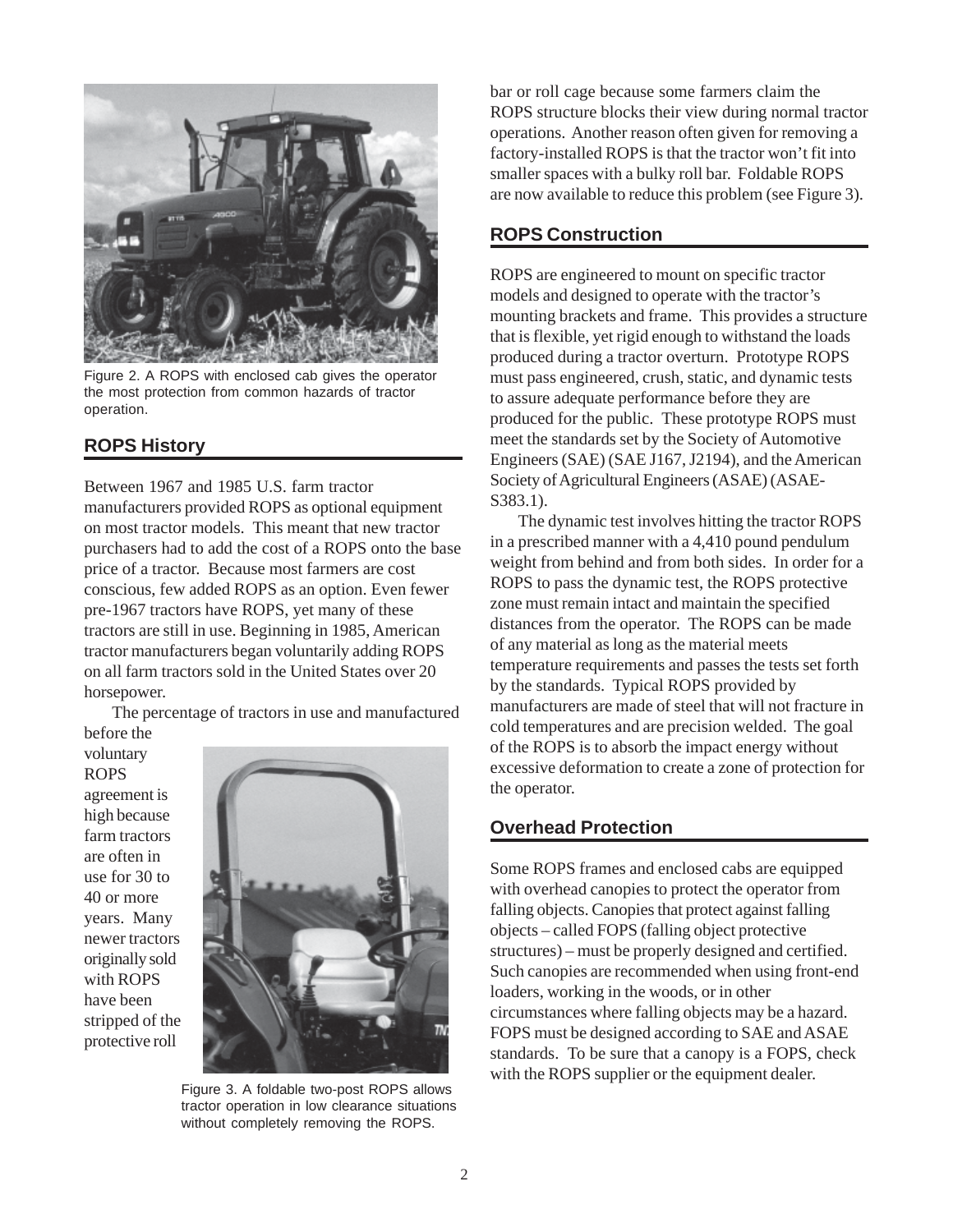# **Factory Installed ROPS**

Farm tractors (including some lawn and garden models) should have a factory installed ROPS with a seat belt. These ROPS are certified to meet maximum rollover impact and dynamic forces. Modification of the factory installed ROPS (cutting, grinding, drilling or welding) is unauthorized and unwise. Modification of the ROPS design can impair the ROPS ability to carry out its function (i.e. providing a protective zone to save a human life) in the event of a tractor overturn. Factory installed ROPS will have a certification label attached to the roll bar stating that the roll bar meets SAE/ASAE/ OSHA standards. See Figure 4 for a typical example. It is important to check for this label on imported tractors.



Figure 4. This certification tag indicates the ROPS meet nationally approved standards for operator protection during a rollover.

## **ROPS Maintenance and Misuse**

It is necessary to inspect and service a ROPS and seat belt periodically to check for extreme rust, cracks, or other sign of wear. Any of these could cause a failure of the ROPS during a rollover. If there are signs of wear, the manufacturer or dealer should be consulted to determine the suitable course of action.

ROPS can also be abused or misused. Holes should never be drilled into the ROPS frame, nor should a piece of steel be welded onto the frame. If lighting or other light attachments are needed, they should be clamped onto the ROPS. A ROPS should not be used as a point of attachment for a chain, hook or cable. Pulling with the ROPS could damage it and result in a rear overturn. If a tractor with ROPS does overturn, the ROPS should be replaced because it is specifically designed to bend to absorb the energy

generated by the tractor contacting the ground. ROPS are only designed and certified to withstand a single overturn.

# **Retrofit ROPS**

Many farm tractors manufactured since 1967 can be retrofitted with a ROPS. Tractor companies and aftermarket manufacturers have designed and developed ROPS for most tractor models. Manufacturers such as AGCO, Case-IH, Kubota, New Holland and Deere and Company offer low cost retrofit ROPS kits for tractors manufactured from the mid 1960's to 1985. ROPS for many older and smaller tractors can be purchased for \$600 or less. Agricultural equipment dealers are approved to install a retrofit ROPS and seat belt. Installation charges are normally in addition to the cost of the ROPS.

A listing of ROPS retrofits for farm tractors manufactured since 1967 has been compiled by the National Farm Medicine Center, Marshfield, Wisconsin, in a publication called, "A Guide to Agricultural Tractor Rollover Protection". This guidebook is available on the web at http://research.marshfieldclinic.org/nfmc/ resources/rops/. Local equipment dealers should also have information on ROPS retrofitting for their brands of tractor.

ROPS for some older models of tractors may not be available even though one is listed by a ROPS manufacturer. This is because a ROPS manufacturer often will not produce a specific ROPS for an older tractor until an order has been placed. An order for just one ROPS may mean the cost will be prohibitive to the tractor owner.

## **Homemade ROPS**

Because of the severe impact and dynamic forces present during a rollover, it is important that a ROPS be properly designed, manufactured, and installed. If the ROPS is too rigid or too flexible, injury could occur to the operator during a rollover. Homemade ROPS are not recommended because they may not be properly designed, built, or installed. Poor welds and undersized bolts could fail under the impact and stress of a tractor overturn. Farmers, local hardware stores and welding shops do not have the special steels, bolts or welding supplies required for an approved ROPS. Nor do they have the testing equipment that is needed to certify that a ROPS meets design standards. A homemade ROPS also exposes the owner and builder of the ROPS to liability damages should a tractor overturn and the homemade ROPS fail.